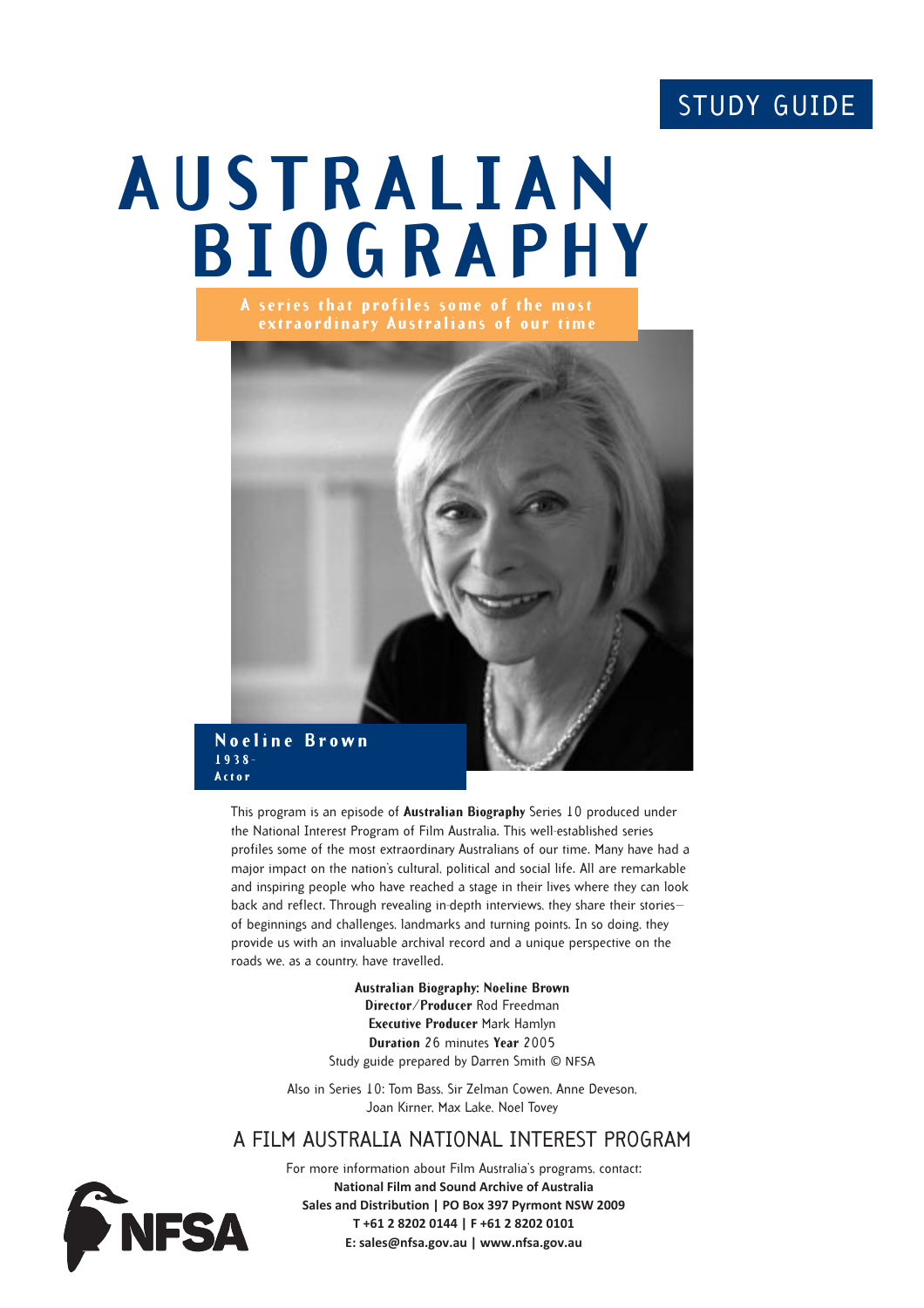#### AUSTRALIAN BIOGRAPHY: NOELINE BROWN FILM AUSTRALIA 2

#### **SYNOPSIS**

According to Noeline Brown, the trick to life is happiness.

Australia's much-loved queen of comedy was born a 'happy child in a happy house' in Sydney's inner west. Her family was working class, her father a 'union man', so it shouldn't have seemed so surprising when the approachable, down-to-earth showbusiness doyen decided to run for political office. She has twice stood as a Labor Party candidate for the NSW Senate, in 1999 and 2003.

But it is for her long and successful career in radio, television and theatre that Noeline is best known.

Her first job at 15 was in a library where, through colleagues, she was introduced to performing and began to learn her craft in revues and theatre restaurants.

In the 1960s, she featured in the phenomenally popular TV hit, **The Mavis Bramston Show**, which made her a household name but typecast her for many years as a brassy, brazen 'tart with or without a heart'. She went on to star in such memorable programs as **My Name's McGooley, What's Yours?, Blankety Blanks** and **The Naked Vicar Show**, although theatre remained her first love.

Married to writer/producer Tony Sattler, with whom she runs a production company, Noeline lives in the Southern Highlands and continues to write, act and do community work.

### CURRICULUM LINKS

This program will have interest and relevance for teachers and students at secondary and tertiary levels. Curriculum links include Drama, English, Australian History, Politics and Vocational/Career Studies.

## PERFORMANCE STUDIES

#### **Playing a character**

'Television's "ocker sheila"' is how one newspaper article in the program describes Noeline Brown. Noeline has been successful in achieving one of her intentions as an actor—to work in Australia and use the Australian accent in her work.

Many of the characters she played throughout her career reflect that 'ocker' Australian quality—cringeworthy but endearing, ordinary but entertaining. Her characters included Possum, Tricksie O'Toole and other 'tarts with hearts' or 'tarts without hearts'.

Throughout the interview and in the footage, we see some of the elements of these characters—the brazen accent, slang, hairstyles and bluntness (even Princess Moonlight in the Taj Mahal doesn't beat around the bush). These are characters who stand against propriety, refinement, politeness and affectation, which forms part of their comic appeal.

Noeline's work is important in its contribution to, and shaping of, Australian comic characters. Her work forms part of the tradition that more recent character-driven television shows, such as **Kath and Kim** (Jane Turner and Gina Riley), build on. To this tradition, we could add Dame Edna Everage (Barry Humphries), Norman Gunston (Garry MacDonald) and Crocodile Dundee (Paul Hogan). These characters have something in common—they each have something to say about what it is to be Australian.

Cultural and social conventions are important in performance, not least in developing and playing a character. In other words, conventions of the particular culture or society to which the

performer belongs go towards shaping the character. These conventions are what inspire the player and are what the spectator understands.

There are a number of elements that go into creating a character. The most obvious is the character's background: who they are, where they come from, their personality and their idiosyncrasies. Costuming is another important element, one that visually conveys a range of traits such as personality, class and ethnicity. Yet another is vernacular—the way a character speaks can reflect their social and cultural identity.

" What were some of the shows and theatre productions that Noeline Brown appeared in?

" Comment on the use of vernacular and costumes in the characters featured in the program. What effect do these elements have?

In her anecdotes, how does Noeline use vernacular to express character (including the character's gender)?

" How does she feel about her television roles? Why might she feel that way?

. What other Australian comedic characters can you think of?

" What other elements can you think of that go towards forming a character?

" Think of some comedians or comic characters from overseas. How do they reflect their own culture/society? What makes you identify with them in spite of their belonging to another culture? That is, what universal themes are apparent? Conversely, if you cannot identify with the character/s, what might be some reasons?

#### **Audience**

Throughout her acting career, Noeline Brown worked across a number of dramatic formats that included television, radio, stage and theatre restaurant. In the interview, she highlights her experience working with audiences.

Theatre can be thought of as a collaborative art form and one of the most powerful collaborations is that between the actors and the audience. In her early acting days, Noeline worked at the Music Hall theatre restaurant. She says it was an important training ground for understanding audience participation and managing an audience. Noeline reflects on when she played Sophie Tucker: while she had everything 'down pat' for the character, it was the audience's reaction upon her stage entry that really brought the character out.

Another celebrated Australian actress, Ruth Cracknell, said in her memoirs: 'The last word always belongs to the audience'.

The interaction between actors and their audience has a strong influence on a performance. For example, the way an audience is positioned in relation to the actors will create different possibilities. A cabaret setting will produce a different experience to a performance in a large state theatre.

Greater differences exist between audiences of radio, television and film productions, and within each of these there are differing levels of audience interaction, such as talkback radio, shows with a studio audience and 'reality television'.

The mood of an audience is also important. Consider a live comedy performance. On some nights the audience can laugh at everything while on other nights the audience may barely chuckle. The audience response has a huge effect on performers and managing this response is an important technique for actors to develop.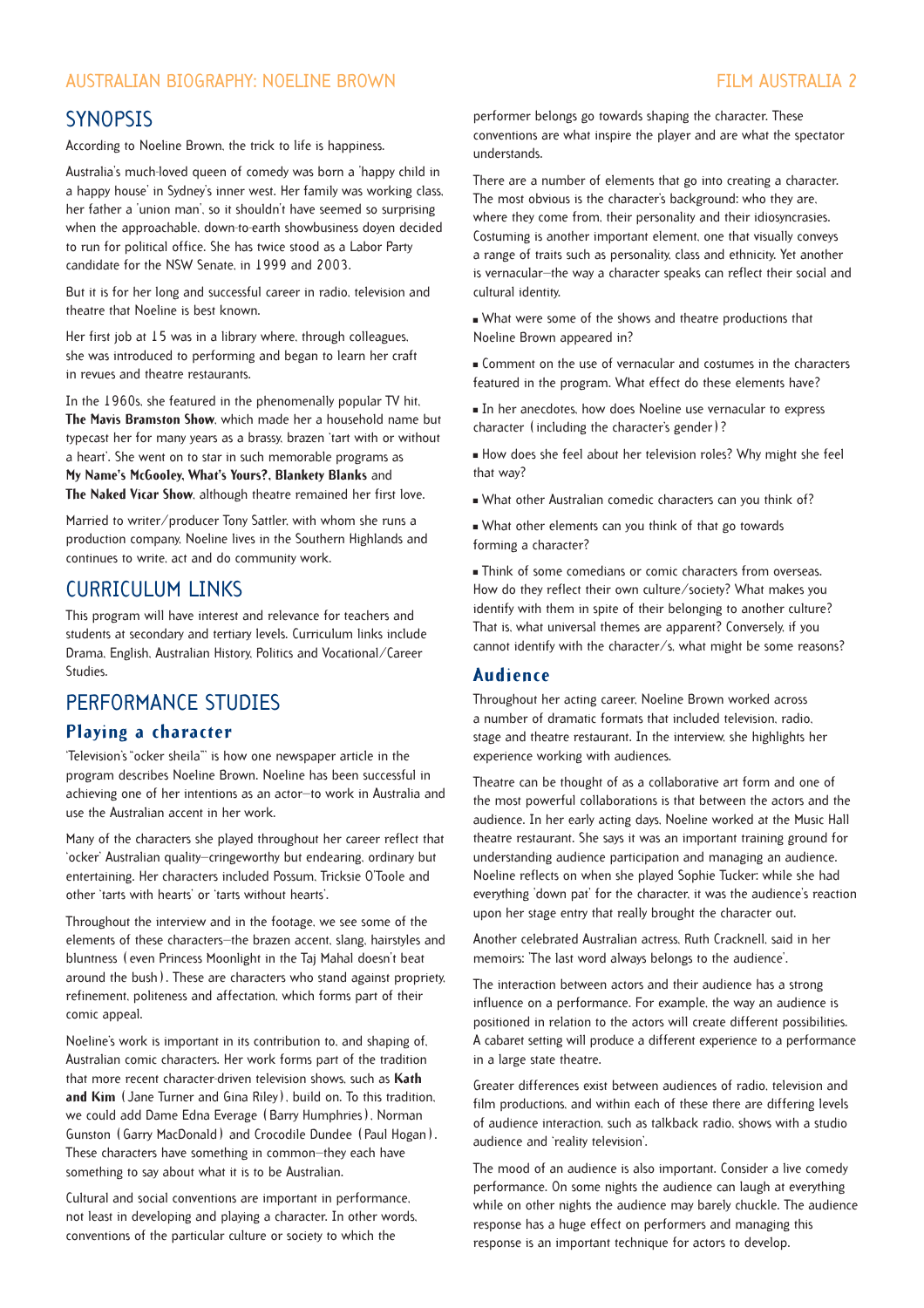#### AUSTRALIAN BIOGRAPHY: NOELINE BROWN FILM AUSTRALIA 3

" How does Noeline describe playing the Sophie Tucker character? What happened for her?

. What are some common characteristics of a theatre restaurant? What type of experience might it be for an audience? What additional demands might be placed on actors?

- " How is the viewing experience different for stage and television?
- . What might be different for an actor performing before an audience and before a camera?
- What types of television shows are recorded in front of studio audiences? What effects does this create?
- " How would you describe the viewing experience that 'reality television' creates?

" What options might a stand-up comedian have when faced with an unresponsive (or derisive) audience?

#### **Television comedy**

Noeline Brown's first television role was on **The Mavis Bramston Show**, a hugely popular show that was an Australian first in a number of ways. It was the first Australian television program to make it into the country's top five most popular programs. It was the first Australian show to use social and political satire as its main source of humour. It also introduced the sketch comedy format to Australian television, a format that would continue across the decades with shows such as **The Naked Vicar Show** (in which Noeline also starred), **Fast Forward**, **D-Generation** and **Skithouse**.

Sketch comedy is one form of television comedy. It comprises short, usually single-scene structures or 'sketches'. They generally involve a setting, one or more characters and an internal timeframe within which the comic possibilities of a premise of one kind or another (such as a situation, a relationship, or a conversation and its topics) are pursued. The format is said to derive from variety shows and vaudeville.

Noeline also appeared in another comedy format—the situation comedy, or 'sitcom'. As she notes, **My Name's McGooley, What's Yours?** was one of the first Australian sitcoms. A sitcom involves a regular set of characters in a situation, and stands somewhere between sketch comedy and drama. Examples include **Kath and Kim, Seinfeld, Mother and Son, The Office, Kingswood Country** (originally a sketch in **The Naked Vicar Show** until it became an outright sitcom) and **Absolutely Fabulous**.

" Give examples of some other shows in the sketch comedy and sitcom formats.

What other forms of television comedy are there? Give some examples.

#### **Celebrity**

Celebrities, particularly actors, have a peculiar status in our society and culture. They are public figures whose private lives, although often quite ordinary, can be charged with a high level of interest and drama. This raises the issue of the extent to which the privacy of celebrities can or ought to be protected, versus their need to receive media attention in order to sustain their popularity.

Despite her high-profile career, Noeline Brown has perhaps remained someone who has a 'common touch'. From some of the anecdotes she relates (about being recognised as 'that woman on television'), it is evident that she sees celebrity as a bit of a burden. In the interview Noeline also shares how some of her important personal decisions were featured in tabloids and magazines, including rumoured reasons for her move to the Southern Highlands.

" How does Noeline speak of the times she was recognised in public? What might other celebrities experience in these moments?

" What other downsides might be involved in being a recognised celebrity?

" When did Noeline's public profile work to her advantage? What advantages come from celebrity?

**Examples** where a celebrity's privacy has been at issue?

" If part of a celebrity's 'trade' is publicity, where should the line be drawn between publicity and an invasion of privacy?

" Aside from acting, what other fields of work do celebrities come from?

#### **Activities**

**Example:** Character study. Choose a comedic character from television, film or theatre. Write a synopsis of the character: where they come from, their personality, the kind of comedy format/s they appear in and so on. Discuss the use of other elements such as vernacular, costuming, make-up and set design.

**Improvised monologue.** Prepare a character to play before your class. Think about the character's background, what they might talk about (students can choose or be given a theme), costumes, props and accent. Present a brief monologue to the class. Reflect on the experience of preparing the character and the audience's reaction.

**Group work.** Build a character each, develop a sketch and perform it to the class.

#### **EMPLOYMENT ISSUES**

#### **Working overseas**

Nicole Kidman, Kylie Minogue, Mel Gibson and Russell Crowe all did it. Each of these entertainers started out in Australia and took their careers overseas to much larger markets, such as the United Kingdom and United States. Noeline Brown on the other hand declined the move, explaining that while she did visit London early on, 'the pull of Australia was enormous'.

In an increasingly globalised economy, working overseas for at least a period of time is considered by many who work in a variety of industries. For entertainers, like those in many other occupations, one major consideration for making such a move is the size of markets here and overseas. Markets such as the USA and the UK are much larger and may provide a greater opportunity for work, and greater diversity for work and training.

There is a perception that Australia is too remote or isolated from industry networks, posing an obstacle to career advancement. In some ways, **The Mavis Bramston Show** celebrated this. Noeline's original role was intended to be 'a send up of the fact that in Australia you couldn't be a star, that they would import this appalling person called Mavis Bramston and she'd be so bad; she couldn't sing, she couldn't dance, she couldn't tell a joke'.

Noeline, however, made the decision to work in Australia—'to blaze a trail'. Working in Australia provided her with an opportunity to be part of developing Australia's own performance industry.